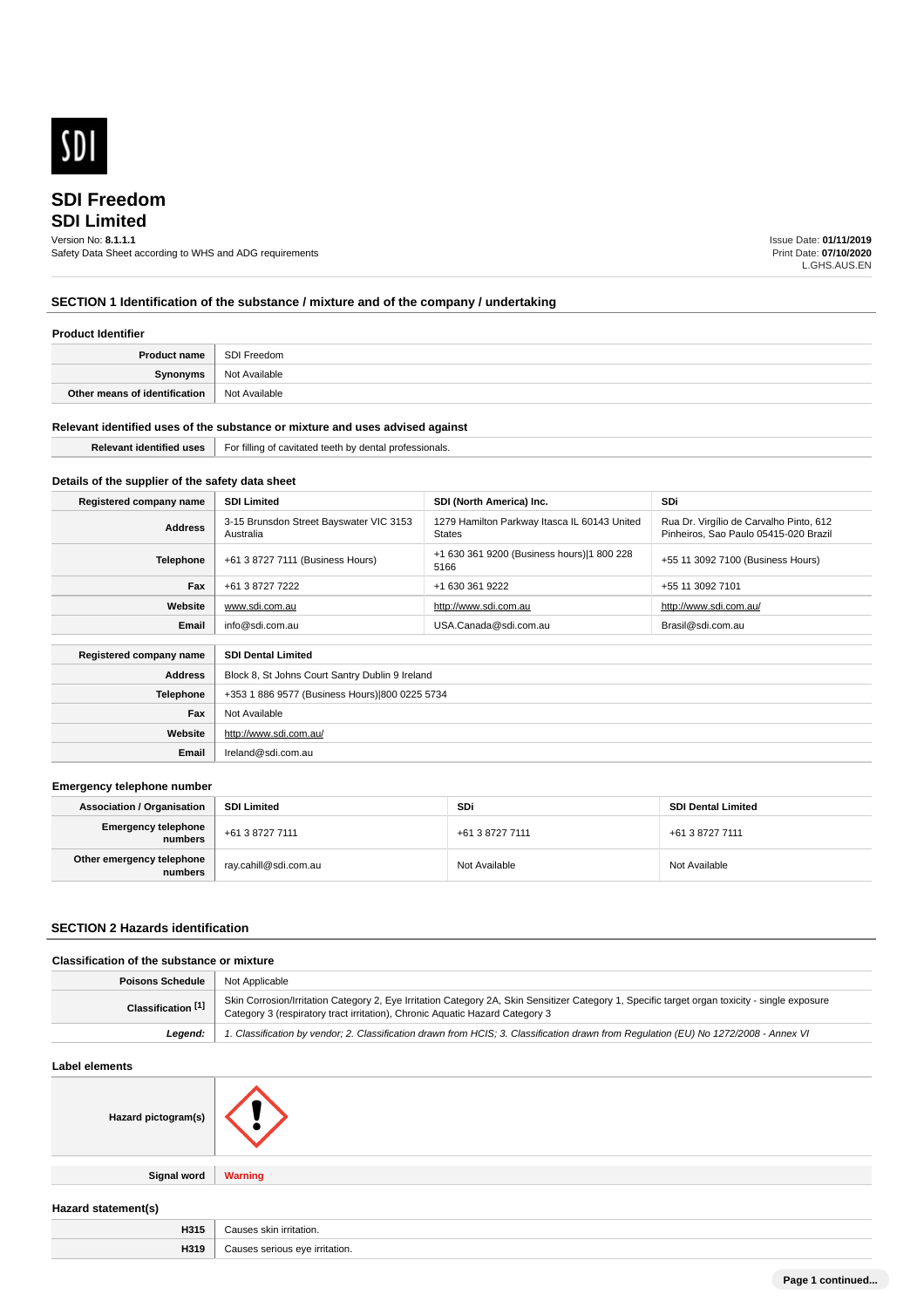| H317 | May cause an allergic skin reaction.               |
|------|----------------------------------------------------|
| H335 | May cause respiratory irritation.                  |
| H412 | Harmful to aquatic life with long lasting effects. |

#### **Precautionary statement(s) Prevention**

| $\cdots$         |                                                                            |  |
|------------------|----------------------------------------------------------------------------|--|
| P271             | Use only outdoors or in a well-ventilated area.                            |  |
| P280             | Wear protective gloves/protective clothing/eye protection/face protection. |  |
| P261             | Avoid breathing mist/vapours/spray.                                        |  |
| P <sub>273</sub> | Avoid release to the environment.                                          |  |
| P272             | Contaminated work clothing should not be allowed out of the workplace.     |  |

### **Precautionary statement(s) Response**

| P321           | Specific treatment (see advice on this label).                                                                                   |
|----------------|----------------------------------------------------------------------------------------------------------------------------------|
| P362           | Take off contaminated clothing and wash before reuse.                                                                            |
| P302+P352      | IF ON SKIN: Wash with plenty of water and soap.                                                                                  |
| P305+P351+P338 | IF IN EYES: Rinse cautiously with water for several minutes. Remove contact lenses, if present and easy to do. Continue rinsing. |
| P312           | Call a POISON CENTER or doctor/physician if you feel unwell.                                                                     |
| P333+P313      | If skin irritation or rash occurs: Get medical advice/attention.                                                                 |
| P337+P313      | If eye irritation persists: Get medical advice/attention.                                                                        |
| P304+P340      | IF INHALED: Remove victim to fresh air and keep at rest in a position comfortable for breathing.                                 |
|                |                                                                                                                                  |

#### **Precautionary statement(s) Storage**

| ______    |                                                                  |
|-----------|------------------------------------------------------------------|
| P405      | Tocked up.                                                       |
| P403+P233 | Store in a well-ventilated place. Keep container tightly closed. |

#### **Precautionary statement(s) Disposal**

**P501** Dispose of contents/container to authorised hazardous or special waste collection point in accordance with any local regulation.

## **SECTION 3 Composition / information on ingredients**

#### **Substances**

See section below for composition of Mixtures

#### **Mixtures**

| <b>CAS No</b> | %[weiaht] | Name           |
|---------------|-----------|----------------|
| 72869-86-4    | $10 - 20$ | dimethacrvlate |

## **SECTION 4 First aid measures**

**Description of first aid measures**

| Description of first aid measures |                                                                                                                                                                                                                                                                                                                                                                                                                                                                                                 |  |
|-----------------------------------|-------------------------------------------------------------------------------------------------------------------------------------------------------------------------------------------------------------------------------------------------------------------------------------------------------------------------------------------------------------------------------------------------------------------------------------------------------------------------------------------------|--|
| <b>Eye Contact</b>                | If this product comes in contact with the eyes:<br>▶ Wash out immediately with fresh running water.<br>Ensure complete irrigation of the eye by keeping eyelids apart and away from eye and moving the eyelids by occasionally lifting the upper<br>and lower lids.<br>Seek medical attention without delay; if pain persists or recurs seek medical attention.<br>Removal of contact lenses after an eye injury should only be undertaken by skilled personnel.                                |  |
| <b>Skin Contact</b>               | If skin contact occurs:<br>Immediately remove all contaminated clothing, including footwear.<br>Flush skin and hair with running water (and soap if available).<br>Seek medical attention in event of irritation.                                                                                                                                                                                                                                                                               |  |
| Inhalation                        | If fumes or combustion products are inhaled remove from contaminated area.<br>Lay patient down. Keep warm and rested.<br>Prostheses such as false teeth, which may block airway, should be removed, where possible, prior to initiating first aid procedures.<br>Apply artificial respiration if not breathing, preferably with a demand valve resuscitator, bag-valve mask device, or pocket mask as trained.<br>Perform CPR if necessary.<br>Transport to hospital, or doctor, without delay. |  |
| Ingestion                         | Immediately give a glass of water.<br>First aid is not generally required. If in doubt, contact a Poisons Information Centre or a doctor.<br>If irritation continues, seek medical attention.                                                                                                                                                                                                                                                                                                   |  |

#### **Indication of any immediate medical attention and special treatment needed**

Treat symptomatically.

## **SECTION 5 Firefighting measures**

## **Extinguishing media**

- Foam.
- Dry chemical powder.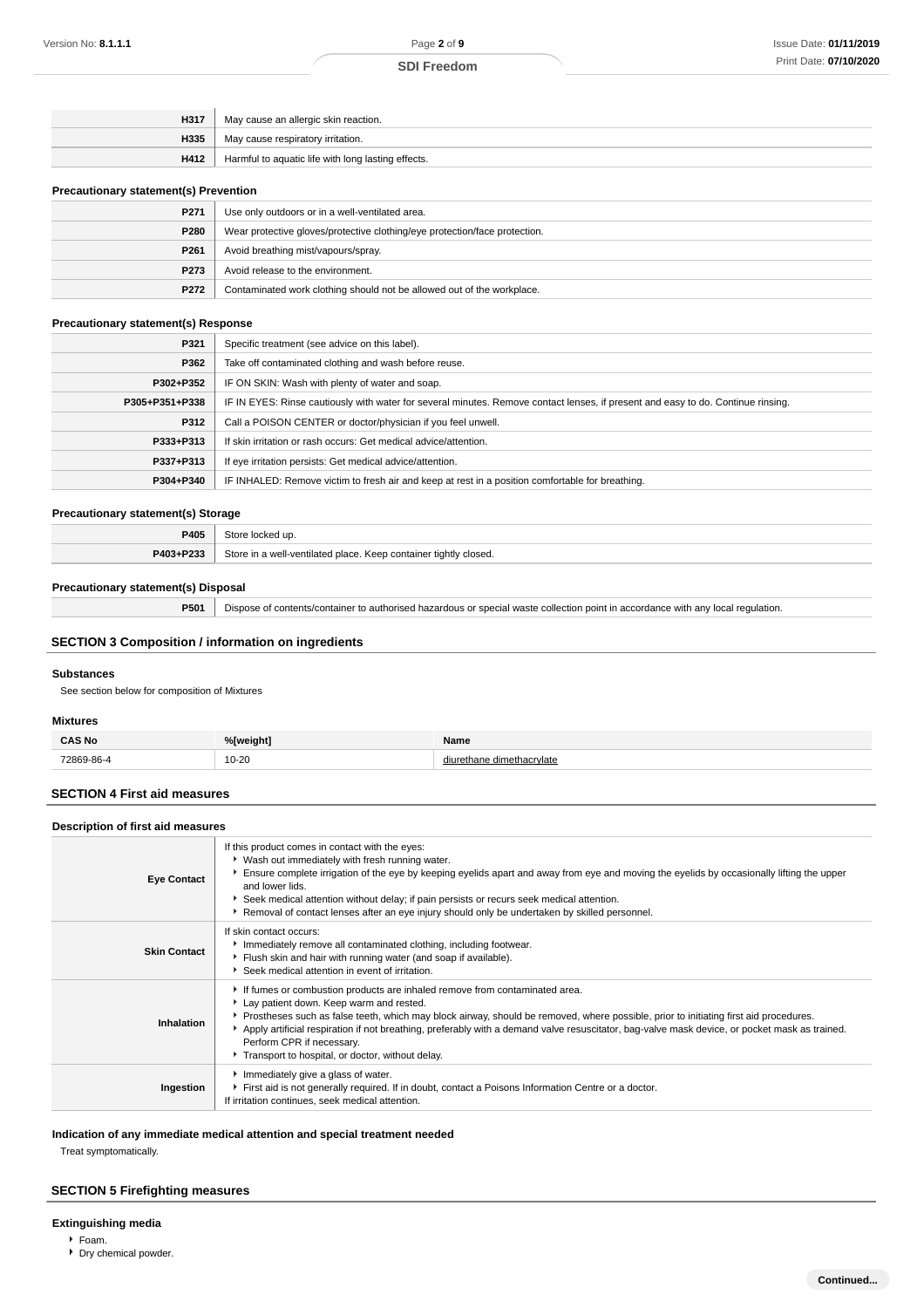- ▶ BCF (where regulations permit).
- Carbon dioxide.
- Water spray or fog Large fires only.

## **Special hazards arising from the substrate or mixture**

| <b>Fire Incompatibility</b>    | Avoid contamination with oxidising agents i.e. nitrates, oxidising acids, chlorine bleaches, pool chlorine etc. as ignition may result                                                                                                                                                                                                                                                                                                                                                                                                                                                                                                                                                                                              |  |  |  |
|--------------------------------|-------------------------------------------------------------------------------------------------------------------------------------------------------------------------------------------------------------------------------------------------------------------------------------------------------------------------------------------------------------------------------------------------------------------------------------------------------------------------------------------------------------------------------------------------------------------------------------------------------------------------------------------------------------------------------------------------------------------------------------|--|--|--|
| <b>Advice for firefighters</b> |                                                                                                                                                                                                                                                                                                                                                                                                                                                                                                                                                                                                                                                                                                                                     |  |  |  |
| <b>Fire Fighting</b>           | Alert Fire Brigade and tell them location and nature of hazard.<br>• May be violently or explosively reactive.<br>▶ Wear full body protective clothing with breathing apparatus.<br>Prevent, by any means available, spillage from entering drains or water course.<br>Fight fire from a safe distance, with adequate cover.<br>If safe, switch off electrical equipment until vapour fire hazard removed.<br>▶ Use water delivered as a fine spray to control the fire and cool adjacent area.<br>Avoid spraying water onto liquid pools.<br>Do not approach containers suspected to be hot.<br>Cool fire exposed containers with water spray from a protected location.<br>If safe to do so, remove containers from path of fire. |  |  |  |
| <b>Fire/Explosion Hazard</b>   | $\triangleright$ Combustible.<br>Slight fire hazard when exposed to heat or flame.<br>Heating may cause expansion or decomposition leading to violent rupture of containers.<br>• On combustion, may emit toxic fumes of carbon monoxide (CO).<br>May emit acrid smoke.<br>Mists containing combustible materials may be explosive.<br>Combustion products include:<br>carbon dioxide (CO2)<br>other pyrolysis products typical of burning organic material.                                                                                                                                                                                                                                                                        |  |  |  |
| <b>HAZCHEM</b>                 | Not Applicable                                                                                                                                                                                                                                                                                                                                                                                                                                                                                                                                                                                                                                                                                                                      |  |  |  |

#### **SECTION 6 Accidental release measures**

## **Personal precautions, protective equipment and emergency procedures**

See section 8

#### **Environmental precautions**

See section 12

#### **Methods and material for containment and cleaning up**

| <b>Minor Spills</b> | Remove all ignition sources.<br>Clean up all spills immediately.<br>Avoid breathing vapours and contact with skin and eyes.<br>▶ Control personal contact with the substance, by using protective equipment.<br>Contain and absorb spill with sand, earth, inert material or vermiculite.<br>▶ Wipe up.<br>• Place in a suitable, labelled container for waste disposal.                                                                                                                                                                                                                                                                                                                                                                                                  |
|---------------------|---------------------------------------------------------------------------------------------------------------------------------------------------------------------------------------------------------------------------------------------------------------------------------------------------------------------------------------------------------------------------------------------------------------------------------------------------------------------------------------------------------------------------------------------------------------------------------------------------------------------------------------------------------------------------------------------------------------------------------------------------------------------------|
| <b>Major Spills</b> | Moderate hazard.<br>Clear area of personnel and move upwind.<br>Alert Fire Brigade and tell them location and nature of hazard.<br>▶ Wear breathing apparatus plus protective gloves.<br>▶ Prevent, by any means available, spillage from entering drains or water course.<br>No smoking, naked lights or ignition sources.<br>Increase ventilation.<br>Stop leak if safe to do so.<br>Contain spill with sand, earth or vermiculite.<br>Collect recoverable product into labelled containers for recycling.<br>Absorb remaining product with sand, earth or vermiculite.<br>Collect solid residues and seal in labelled drums for disposal.<br>• Wash area and prevent runoff into drains.<br>If contamination of drains or waterways occurs, advise emergency services. |

Personal Protective Equipment advice is contained in Section 8 of the SDS.

## **SECTION 7 Handling and storage**

| Precautions for safe handling |                                                                                                                                                                                                                                                                                                                                                                                                                                                                                                                                                                                                                                                                                                                                                                                                                                    |
|-------------------------------|------------------------------------------------------------------------------------------------------------------------------------------------------------------------------------------------------------------------------------------------------------------------------------------------------------------------------------------------------------------------------------------------------------------------------------------------------------------------------------------------------------------------------------------------------------------------------------------------------------------------------------------------------------------------------------------------------------------------------------------------------------------------------------------------------------------------------------|
| Safe handling                 | Avoid all personal contact, including inhalation.<br>▶ Wear protective clothing when risk of exposure occurs.<br>Use in a well-ventilated area.<br>Prevent concentration in hollows and sumps.<br>DO NOT enter confined spaces until atmosphere has been checked.<br>DO NOT allow material to contact humans, exposed food or food utensils.<br>Avoid contact with incompatible materials.<br>V When handling, DO NOT eat, drink or smoke.<br>Keep containers securely sealed when not in use.<br>Avoid physical damage to containers.<br>Always wash hands with soap and water after handling.<br>▶ Work clothes should be laundered separately. Launder contaminated clothing before re-use.<br>Use good occupational work practice.<br>• Observe manufacturer's storage and handling recommendations contained within this SDS. |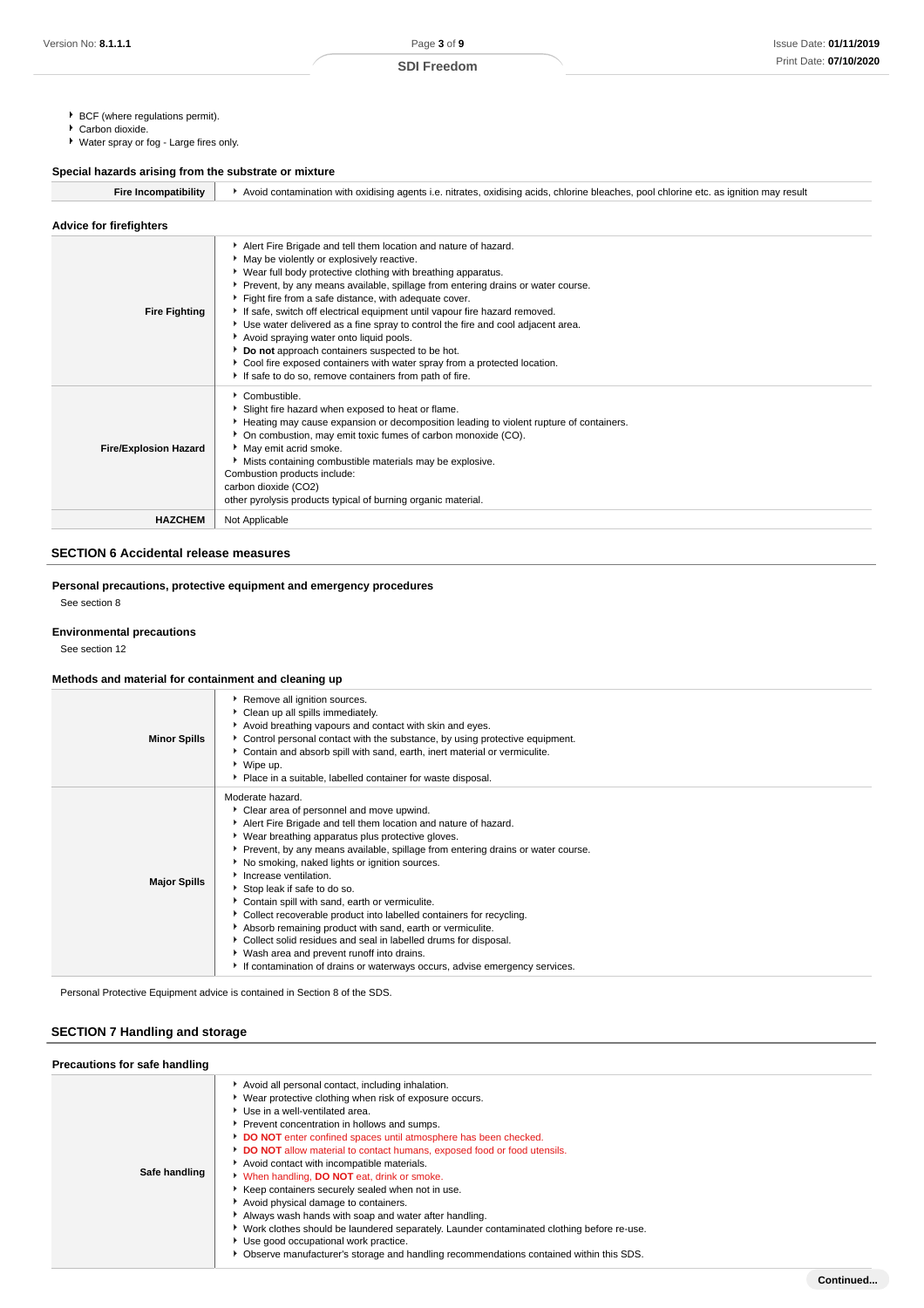|                                                              | Atmosphere should be regularly checked against established exposure standards to ensure safe working conditions are maintained.                                                                                                                                                                                                                                                                                                                                                                                                                                                                                                                                                                                                                                                                                                                                                                                                                                                                                                                                                                                                                                                                                                                                                                                                                                                                                                                                                                                                                                                                                                     |           |                     |                                         |                                     |
|--------------------------------------------------------------|-------------------------------------------------------------------------------------------------------------------------------------------------------------------------------------------------------------------------------------------------------------------------------------------------------------------------------------------------------------------------------------------------------------------------------------------------------------------------------------------------------------------------------------------------------------------------------------------------------------------------------------------------------------------------------------------------------------------------------------------------------------------------------------------------------------------------------------------------------------------------------------------------------------------------------------------------------------------------------------------------------------------------------------------------------------------------------------------------------------------------------------------------------------------------------------------------------------------------------------------------------------------------------------------------------------------------------------------------------------------------------------------------------------------------------------------------------------------------------------------------------------------------------------------------------------------------------------------------------------------------------------|-----------|---------------------|-----------------------------------------|-------------------------------------|
| Other information                                            | Store in a dry and well ventilated-area, away from heat and sunlight.<br>Store between 10 and 25 deg. C.<br>Do not store in direct sunlight.                                                                                                                                                                                                                                                                                                                                                                                                                                                                                                                                                                                                                                                                                                                                                                                                                                                                                                                                                                                                                                                                                                                                                                                                                                                                                                                                                                                                                                                                                        |           |                     |                                         |                                     |
| Conditions for safe storage, including any incompatibilities |                                                                                                                                                                                                                                                                                                                                                                                                                                                                                                                                                                                                                                                                                                                                                                                                                                                                                                                                                                                                                                                                                                                                                                                                                                                                                                                                                                                                                                                                                                                                                                                                                                     |           |                     |                                         |                                     |
| Suitable container                                           | DO NOT repack. Use containers supplied by manufacturer only.                                                                                                                                                                                                                                                                                                                                                                                                                                                                                                                                                                                                                                                                                                                                                                                                                                                                                                                                                                                                                                                                                                                                                                                                                                                                                                                                                                                                                                                                                                                                                                        |           |                     |                                         |                                     |
| <b>Storage incompatibility</b>                               | Avoid storage with reducing agents.                                                                                                                                                                                                                                                                                                                                                                                                                                                                                                                                                                                                                                                                                                                                                                                                                                                                                                                                                                                                                                                                                                                                                                                                                                                                                                                                                                                                                                                                                                                                                                                                 |           |                     |                                         |                                     |
| SECTION 8 Exposure controls / personal protection            |                                                                                                                                                                                                                                                                                                                                                                                                                                                                                                                                                                                                                                                                                                                                                                                                                                                                                                                                                                                                                                                                                                                                                                                                                                                                                                                                                                                                                                                                                                                                                                                                                                     |           |                     |                                         |                                     |
| <b>Control parameters</b>                                    |                                                                                                                                                                                                                                                                                                                                                                                                                                                                                                                                                                                                                                                                                                                                                                                                                                                                                                                                                                                                                                                                                                                                                                                                                                                                                                                                                                                                                                                                                                                                                                                                                                     |           |                     |                                         |                                     |
| <b>Occupational Exposure Limits (OEL)</b>                    |                                                                                                                                                                                                                                                                                                                                                                                                                                                                                                                                                                                                                                                                                                                                                                                                                                                                                                                                                                                                                                                                                                                                                                                                                                                                                                                                                                                                                                                                                                                                                                                                                                     |           |                     |                                         |                                     |
| <b>INGREDIENT DATA</b>                                       |                                                                                                                                                                                                                                                                                                                                                                                                                                                                                                                                                                                                                                                                                                                                                                                                                                                                                                                                                                                                                                                                                                                                                                                                                                                                                                                                                                                                                                                                                                                                                                                                                                     |           |                     |                                         |                                     |
| Not Available                                                |                                                                                                                                                                                                                                                                                                                                                                                                                                                                                                                                                                                                                                                                                                                                                                                                                                                                                                                                                                                                                                                                                                                                                                                                                                                                                                                                                                                                                                                                                                                                                                                                                                     |           |                     |                                         |                                     |
| <b>Emergency Limits</b>                                      |                                                                                                                                                                                                                                                                                                                                                                                                                                                                                                                                                                                                                                                                                                                                                                                                                                                                                                                                                                                                                                                                                                                                                                                                                                                                                                                                                                                                                                                                                                                                                                                                                                     |           |                     |                                         |                                     |
| Ingredient                                                   | Material name                                                                                                                                                                                                                                                                                                                                                                                                                                                                                                                                                                                                                                                                                                                                                                                                                                                                                                                                                                                                                                                                                                                                                                                                                                                                                                                                                                                                                                                                                                                                                                                                                       | TEEL-1    |                     | TEEL-2                                  | TEEL-3                              |
| diurethane dimethacrylate                                    | Diurethane dimethacrylate                                                                                                                                                                                                                                                                                                                                                                                                                                                                                                                                                                                                                                                                                                                                                                                                                                                                                                                                                                                                                                                                                                                                                                                                                                                                                                                                                                                                                                                                                                                                                                                                           | 120 mg/m3 |                     | 1,300 mg/m3                             | 7,900 mg/m3                         |
| Ingredient                                                   | Original IDLH                                                                                                                                                                                                                                                                                                                                                                                                                                                                                                                                                                                                                                                                                                                                                                                                                                                                                                                                                                                                                                                                                                                                                                                                                                                                                                                                                                                                                                                                                                                                                                                                                       |           | <b>Revised IDLH</b> |                                         |                                     |
| diurethane dimethacrylate                                    | Not Available                                                                                                                                                                                                                                                                                                                                                                                                                                                                                                                                                                                                                                                                                                                                                                                                                                                                                                                                                                                                                                                                                                                                                                                                                                                                                                                                                                                                                                                                                                                                                                                                                       |           | Not Available       |                                         |                                     |
|                                                              |                                                                                                                                                                                                                                                                                                                                                                                                                                                                                                                                                                                                                                                                                                                                                                                                                                                                                                                                                                                                                                                                                                                                                                                                                                                                                                                                                                                                                                                                                                                                                                                                                                     |           |                     |                                         |                                     |
| <b>Occupational Exposure Banding</b>                         |                                                                                                                                                                                                                                                                                                                                                                                                                                                                                                                                                                                                                                                                                                                                                                                                                                                                                                                                                                                                                                                                                                                                                                                                                                                                                                                                                                                                                                                                                                                                                                                                                                     |           |                     |                                         |                                     |
| Ingredient                                                   | <b>Occupational Exposure Band Rating</b><br>Ε                                                                                                                                                                                                                                                                                                                                                                                                                                                                                                                                                                                                                                                                                                                                                                                                                                                                                                                                                                                                                                                                                                                                                                                                                                                                                                                                                                                                                                                                                                                                                                                       |           |                     | <b>Occupational Exposure Band Limit</b> |                                     |
| diurethane dimethacrylate<br>Notes:                          | Occupational exposure banding is a process of assigning chemicals into specific categories or bands based on a chemical's potency and the                                                                                                                                                                                                                                                                                                                                                                                                                                                                                                                                                                                                                                                                                                                                                                                                                                                                                                                                                                                                                                                                                                                                                                                                                                                                                                                                                                                                                                                                                           |           | $\leq 0.1$ ppm      |                                         |                                     |
|                                                              | adverse health outcomes associated with exposure. The output of this process is an occupational exposure band (OEB), which corresponds to a<br>range of exposure concentrations that are expected to protect worker health.                                                                                                                                                                                                                                                                                                                                                                                                                                                                                                                                                                                                                                                                                                                                                                                                                                                                                                                                                                                                                                                                                                                                                                                                                                                                                                                                                                                                         |           |                     |                                         |                                     |
| <b>MATERIAL DATA</b>                                         |                                                                                                                                                                                                                                                                                                                                                                                                                                                                                                                                                                                                                                                                                                                                                                                                                                                                                                                                                                                                                                                                                                                                                                                                                                                                                                                                                                                                                                                                                                                                                                                                                                     |           |                     |                                         |                                     |
| <b>Exposure controls</b>                                     |                                                                                                                                                                                                                                                                                                                                                                                                                                                                                                                                                                                                                                                                                                                                                                                                                                                                                                                                                                                                                                                                                                                                                                                                                                                                                                                                                                                                                                                                                                                                                                                                                                     |           |                     |                                         |                                     |
|                                                              | Engineering controls are used to remove a hazard or place a barrier between the worker and the hazard. Well-designed engineering controls can<br>be highly effective in protecting workers and will typically be independent of worker interactions to provide this high level of protection.<br>The basic types of engineering controls are:<br>Process controls which involve changing the way a job activity or process is done to reduce the risk.<br>Enclosure and/or isolation of emission source which keeps a selected hazard "physically" away from the worker and ventilation that strategically<br>"adds" and "removes" air in the work environment. Ventilation can remove or dilute an air contaminant if designed properly. The design of a<br>ventilation system must match the particular process and chemical or contaminant in use.<br>Employers may need to use multiple types of controls to prevent employee overexposure.<br>Local exhaust ventilation usually required. If risk of overexposure exists, wear approved respirator. Correct fit is essential to obtain adequate<br>protection. Supplied-air type respirator may be required in special circumstances. Correct fit is essential to ensure adequate protection.<br>An approved self contained breathing apparatus (SCBA) may be required in some situations.<br>Provide adequate ventilation in warehouse or closed storage area. Air contaminants generated in the workplace possess varying "escape"<br>velocities which, in turn, determine the "capture velocities" of fresh circulating air required to effectively remove the contaminant. |           |                     |                                         |                                     |
|                                                              | Type of Contaminant:                                                                                                                                                                                                                                                                                                                                                                                                                                                                                                                                                                                                                                                                                                                                                                                                                                                                                                                                                                                                                                                                                                                                                                                                                                                                                                                                                                                                                                                                                                                                                                                                                |           |                     | Air Speed:                              |                                     |
|                                                              | solvent, vapours, degreasing etc., evaporating from tank (in still air).                                                                                                                                                                                                                                                                                                                                                                                                                                                                                                                                                                                                                                                                                                                                                                                                                                                                                                                                                                                                                                                                                                                                                                                                                                                                                                                                                                                                                                                                                                                                                            |           |                     | $0.25 - 0.5$ m/s                        |                                     |
|                                                              |                                                                                                                                                                                                                                                                                                                                                                                                                                                                                                                                                                                                                                                                                                                                                                                                                                                                                                                                                                                                                                                                                                                                                                                                                                                                                                                                                                                                                                                                                                                                                                                                                                     |           |                     | (50-100 f/min.)                         |                                     |
| Appropriate engineering                                      | aerosols, fumes from pouring operations, intermittent container filling, low speed conveyer transfers, welding, spray<br>drift, plating acid fumes, pickling (released at low velocity into zone of active generation)                                                                                                                                                                                                                                                                                                                                                                                                                                                                                                                                                                                                                                                                                                                                                                                                                                                                                                                                                                                                                                                                                                                                                                                                                                                                                                                                                                                                              |           |                     | 0.5-1 m/s (100-200<br>f/min.)           |                                     |
| controls                                                     | direct spray, spray painting in shallow booths, drum filling, conveyer loading, crusher dusts, gas discharge (active<br>generation into zone of rapid air motion)                                                                                                                                                                                                                                                                                                                                                                                                                                                                                                                                                                                                                                                                                                                                                                                                                                                                                                                                                                                                                                                                                                                                                                                                                                                                                                                                                                                                                                                                   |           |                     | 1-2.5 m/s (200-500<br>f/min.)           |                                     |
|                                                              | grinding, abrasive blasting, tumbling, high speed wheel generated dusts (released at high initial velocity into zone of<br>very high rapid air motion).                                                                                                                                                                                                                                                                                                                                                                                                                                                                                                                                                                                                                                                                                                                                                                                                                                                                                                                                                                                                                                                                                                                                                                                                                                                                                                                                                                                                                                                                             |           |                     |                                         | $2.5 - 10$ m/s<br>(500-2000 f/min.) |
|                                                              | Within each range the appropriate value depends on:                                                                                                                                                                                                                                                                                                                                                                                                                                                                                                                                                                                                                                                                                                                                                                                                                                                                                                                                                                                                                                                                                                                                                                                                                                                                                                                                                                                                                                                                                                                                                                                 |           |                     |                                         |                                     |
|                                                              | Upper end of the range<br>Lower end of the range                                                                                                                                                                                                                                                                                                                                                                                                                                                                                                                                                                                                                                                                                                                                                                                                                                                                                                                                                                                                                                                                                                                                                                                                                                                                                                                                                                                                                                                                                                                                                                                    |           |                     |                                         |                                     |
|                                                              | 1: Room air currents minimal or favourable to capture<br>1: Disturbing room air currents                                                                                                                                                                                                                                                                                                                                                                                                                                                                                                                                                                                                                                                                                                                                                                                                                                                                                                                                                                                                                                                                                                                                                                                                                                                                                                                                                                                                                                                                                                                                            |           |                     |                                         |                                     |
|                                                              | 2: Contaminants of low toxicity or of nuisance value only.<br>2: Contaminants of high toxicity                                                                                                                                                                                                                                                                                                                                                                                                                                                                                                                                                                                                                                                                                                                                                                                                                                                                                                                                                                                                                                                                                                                                                                                                                                                                                                                                                                                                                                                                                                                                      |           |                     |                                         |                                     |
|                                                              | 3: Intermittent, low production.<br>3: High production, heavy use                                                                                                                                                                                                                                                                                                                                                                                                                                                                                                                                                                                                                                                                                                                                                                                                                                                                                                                                                                                                                                                                                                                                                                                                                                                                                                                                                                                                                                                                                                                                                                   |           |                     |                                         |                                     |
|                                                              | 4: Large hood or large air mass in motion<br>4: Small hood-local control only                                                                                                                                                                                                                                                                                                                                                                                                                                                                                                                                                                                                                                                                                                                                                                                                                                                                                                                                                                                                                                                                                                                                                                                                                                                                                                                                                                                                                                                                                                                                                       |           |                     |                                         |                                     |
|                                                              | Simple theory shows that air velocity falls rapidly with distance away from the opening of a simple extraction pipe. Velocity generally decreases<br>with the square of distance from the extraction point (in simple cases). Therefore the air speed at the extraction point should be adjusted,<br>accordingly, after reference to distance from the contaminating source. The air velocity at the extraction fan, for example, should be a minimum of<br>1-2 m/s (200-400 f/min) for extraction of solvents generated in a tank 2 meters distant from the extraction point. Other mechanical considerations,<br>producing performance deficits within the extraction apparatus, make it essential that theoretical air velocities are multiplied by factors of 10 or<br>more when extraction systems are installed or used.                                                                                                                                                                                                                                                                                                                                                                                                                                                                                                                                                                                                                                                                                                                                                                                                      |           |                     |                                         |                                     |

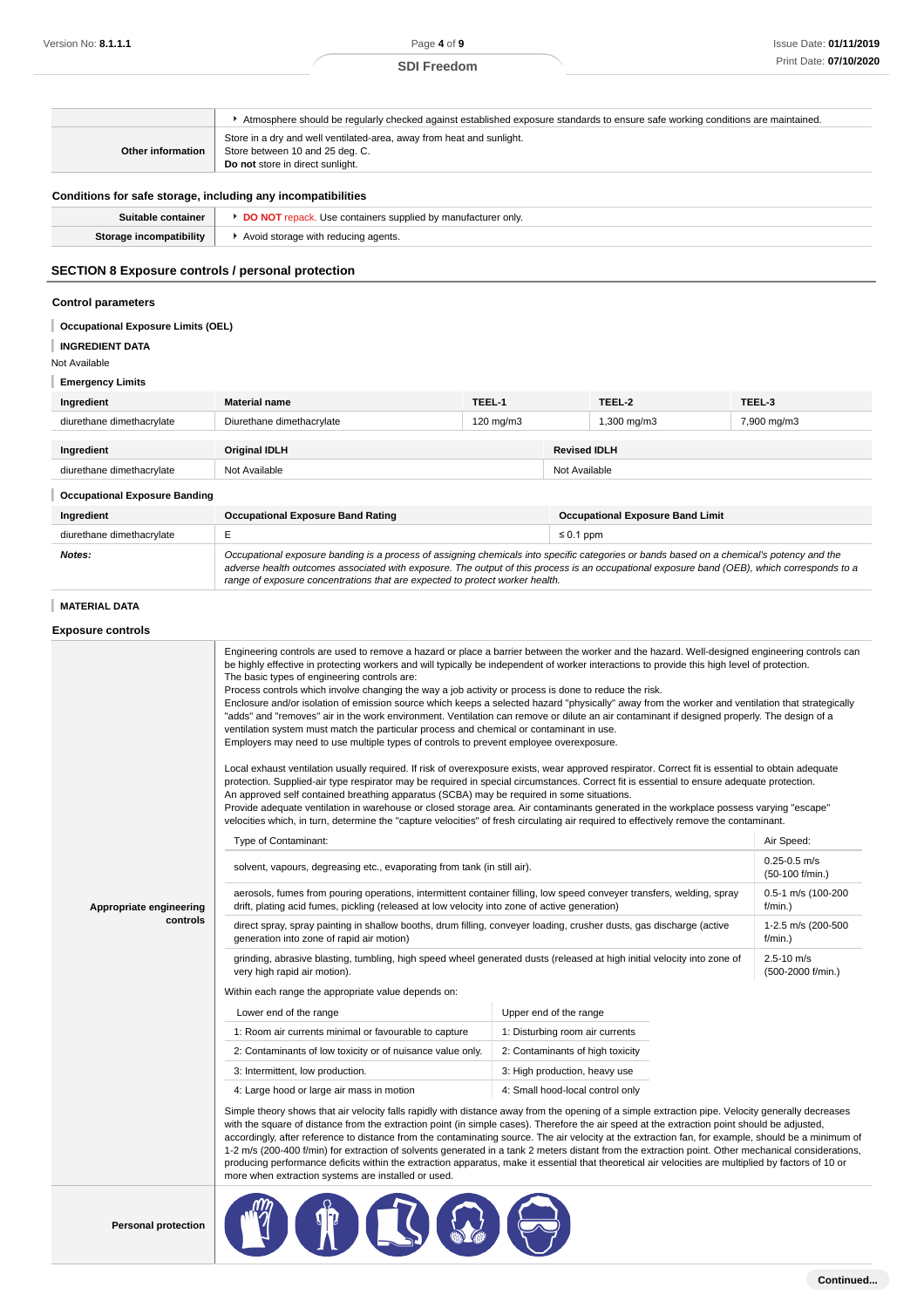| Eye and face protection | Safety glasses with side shields.<br>Chemical goggles.<br>Contact lenses may pose a special hazard; soft contact lenses may absorb and concentrate irritants. A written policy document, describing<br>the wearing of lenses or restrictions on use, should be created for each workplace or task. This should include a review of lens absorption<br>and adsorption for the class of chemicals in use and an account of injury experience. Medical and first-aid personnel should be trained in<br>their removal and suitable equipment should be readily available. In the event of chemical exposure, begin eye irrigation immediately and<br>remove contact lens as soon as practicable. Lens should be removed at the first signs of eye redness or irritation - lens should be removed in<br>a clean environment only after workers have washed hands thoroughly. [CDC NIOSH Current Intelligence Bulletin 59], [AS/NZS 1336 or<br>national equivalent] |
|-------------------------|---------------------------------------------------------------------------------------------------------------------------------------------------------------------------------------------------------------------------------------------------------------------------------------------------------------------------------------------------------------------------------------------------------------------------------------------------------------------------------------------------------------------------------------------------------------------------------------------------------------------------------------------------------------------------------------------------------------------------------------------------------------------------------------------------------------------------------------------------------------------------------------------------------------------------------------------------------------|
| <b>Skin protection</b>  | See Hand protection below                                                                                                                                                                                                                                                                                                                                                                                                                                                                                                                                                                                                                                                                                                                                                                                                                                                                                                                                     |
| Hands/feet protection   | ▶ Wear chemical protective gloves, e.g. PVC.<br>▶ Wear safety footwear or safety gumboots, e.g. Rubber<br>Rubber Gloves                                                                                                                                                                                                                                                                                                                                                                                                                                                                                                                                                                                                                                                                                                                                                                                                                                       |
| <b>Body protection</b>  | See Other protection below                                                                                                                                                                                                                                                                                                                                                                                                                                                                                                                                                                                                                                                                                                                                                                                                                                                                                                                                    |
| Other protection        | • Overalls.<br>PVC Apron.<br>▶ PVC protective suit may be required if exposure severe.<br>Eyewash unit.<br>Ensure there is ready access to a safety shower.                                                                                                                                                                                                                                                                                                                                                                                                                                                                                                                                                                                                                                                                                                                                                                                                   |

#### **Respiratory protection**

Type A Filter of sufficient capacity. (AS/NZS 1716 & 1715, EN 143:2000 & 149:2001, ANSI Z88 or national equivalent)

Selection of the Class and Type of respirator will depend upon the level of breathing zone contaminant and the chemical nature of the contaminant. Protection Factors (defined as the ratio of contaminant outside and inside the mask) may also be important.

| Required minimum protection factor | Maximum gas/vapour concentration present in air p.p.m. (by volume) | <b>Half-face Respirator</b> | <b>Full-Face Respirator</b> |
|------------------------------------|--------------------------------------------------------------------|-----------------------------|-----------------------------|
| up to 10                           | 1000                                                               | A-AUS / Class1              |                             |
| up to 50                           | 1000                                                               |                             | A-AUS / Class 1             |
| up to 50                           | 5000                                                               | Airline                     |                             |
| up to 100                          | 5000                                                               |                             | $A-2$                       |
| up to $100$                        | 10000                                                              |                             | $A-3$                       |
| $100+$                             |                                                                    |                             | Airline**                   |

\* - Continuous Flow \*\* - Continuous-flow or positive pressure demand

A(All classes) = Organic vapours, B AUS or B1 = Acid gasses, B2 = Acid gas or hydrogen cyanide(HCN), B3 = Acid gas or hydrogen cyanide(HCN), E = Sulfur dioxide(SO2), G = Agricultural chemicals, K = Ammonia(NH3), Hg = Mercury, NO = Oxides of nitrogen, MB = Methyl bromide, AX = Low boiling point organic compounds(below 65 degC)

## **SECTION 9 Physical and chemical properties**

#### **Information on basic physical and chemical properties**

| Appearance                                      | Tooth coloured viscous/ flowable paste, ester-like odour, insoluble in water. |                                            |                |
|-------------------------------------------------|-------------------------------------------------------------------------------|--------------------------------------------|----------------|
|                                                 |                                                                               |                                            |                |
| <b>Physical state</b>                           | Free-flowing Paste                                                            | Relative density (Water = $1$ )            | 2.0            |
| Odour                                           | Not Available                                                                 | Partition coefficient n-octanol<br>/ water | Not Available  |
| <b>Odour threshold</b>                          | Not Available                                                                 | Auto-ignition temperature (°C)             | Not Available  |
| pH (as supplied)                                | Not Available                                                                 | Decomposition temperature                  | Not Available  |
| Melting point / freezing point<br>(°C)          | Not Available                                                                 | Viscosity (cSt)                            | Not Available  |
| Initial boiling point and boiling<br>range (°C) | Polymerise before boiling                                                     | Molecular weight (g/mol)                   | Not Applicable |
| Flash point (°C)                                | Not Available                                                                 | <b>Taste</b>                               | Not Available  |
| <b>Evaporation rate</b>                         | Not Available                                                                 | <b>Explosive properties</b>                | Not Available  |
| Flammability                                    | Not Available                                                                 | <b>Oxidising properties</b>                | Not Available  |
| Upper Explosive Limit (%)                       | Not Available                                                                 | Surface Tension (dyn/cm or<br>$mN/m$ )     | Not Available  |
| Lower Explosive Limit (%)                       | Not Available                                                                 | <b>Volatile Component (%vol)</b>           | Not Available  |
| Vapour pressure (kPa)                           | Not Available                                                                 | Gas group                                  | Not Available  |
| Solubility in water                             | Immiscible                                                                    | pH as a solution (1%)                      | Not Available  |
| Vapour density (Air = 1)                        | Not Available                                                                 | VOC g/L                                    | Not Available  |

## **SECTION 10 Stability and reactivity**

| Reactivity                            | See section 7                                                                                                                                            |
|---------------------------------------|----------------------------------------------------------------------------------------------------------------------------------------------------------|
| <b>Chemical stability</b>             | ▶ Presence of heat source and ignition source<br>Product is considered stable under normal handling conditions<br>Stable under normal storage conditions |
| Possibility of hazardous<br>reactions | See section 7                                                                                                                                            |
| <b>Conditions to avoid</b>            | See section 7                                                                                                                                            |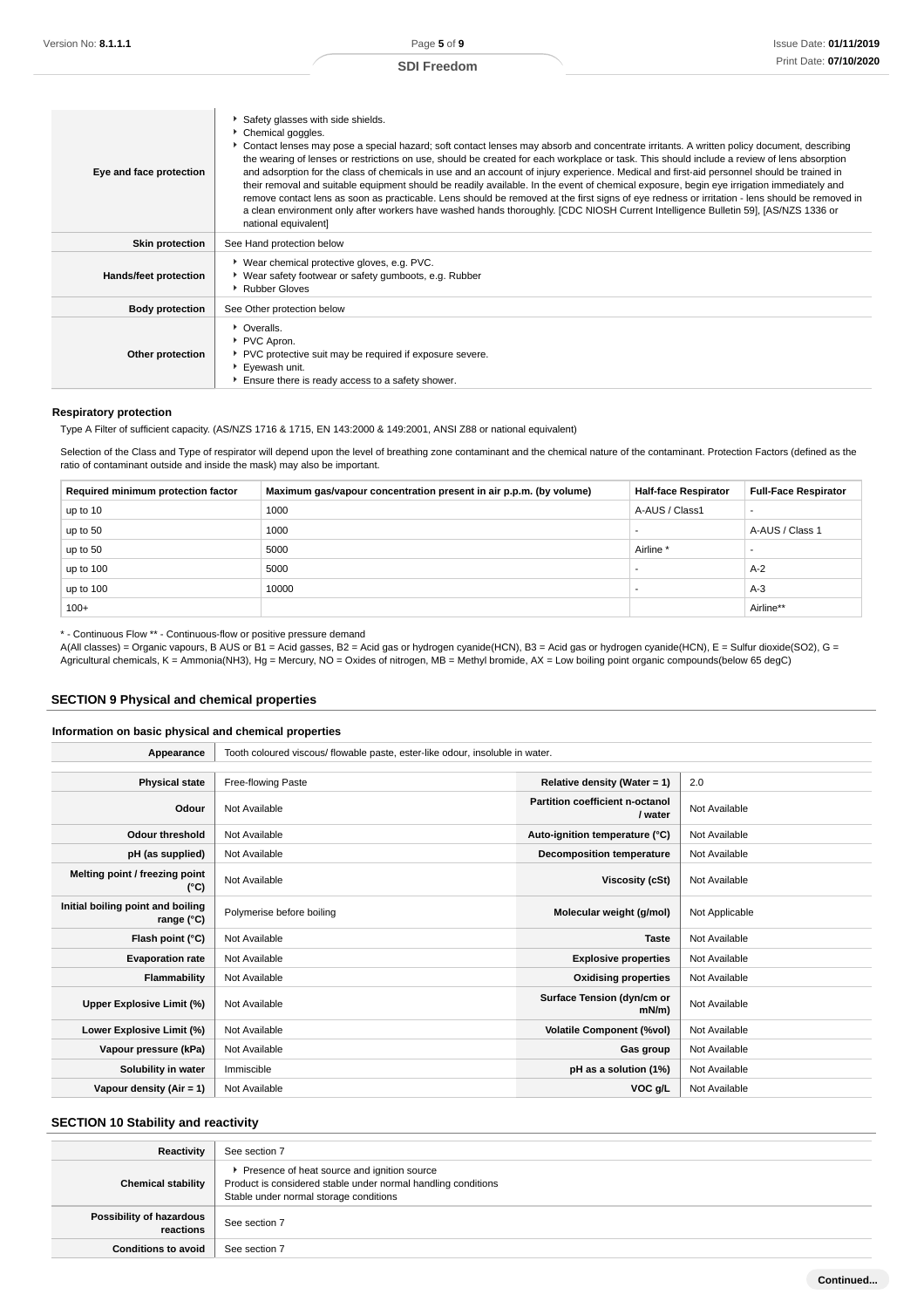| Incompatible materials                      | See section 7 |
|---------------------------------------------|---------------|
| Hazardous decomposition                     | See section 5 |
| <b>SECTION 11 Toxicological information</b> |               |

### **Information on toxicological effects**

| Inhaled                   | Evidence shows, or practical experience predicts, that the material produces irritation of the respiratory system, in a substantial number of<br>individuals, following inhalation. In contrast to most organs, the lung is able to respond to a chemical insult by first removing or neutralising the<br>irritant and then repairing the damage. The repair process, which initially evolved to protect mammalian lungs from foreign matter and antigens,<br>may however, produce further lung damage resulting in the impairment of gas exchange, the primary function of the lungs. Respiratory tract<br>irritation often results in an inflammatory response involving the recruitment and activation of many cell types, mainly derived from the vascular<br>system.                                                                                                                                                                                                                                                                                                                                                                                                                                                                                                                                             |                                                                                                                                        |  |  |
|---------------------------|-----------------------------------------------------------------------------------------------------------------------------------------------------------------------------------------------------------------------------------------------------------------------------------------------------------------------------------------------------------------------------------------------------------------------------------------------------------------------------------------------------------------------------------------------------------------------------------------------------------------------------------------------------------------------------------------------------------------------------------------------------------------------------------------------------------------------------------------------------------------------------------------------------------------------------------------------------------------------------------------------------------------------------------------------------------------------------------------------------------------------------------------------------------------------------------------------------------------------------------------------------------------------------------------------------------------------|----------------------------------------------------------------------------------------------------------------------------------------|--|--|
| Ingestion                 | The material has NOT been classified by EC Directives or other classification systems as "harmful by ingestion". This is because of the lack of<br>corroborating animal or human evidence. The material may still be damaging to the health of the individual, following ingestion, especially where<br>pre-existing organ (e.g liver, kidney) damage is evident. Present definitions of harmful or toxic substances are generally based on doses<br>producing mortality rather than those producing morbidity (disease, ill-health). Gastrointestinal tract discomfort may produce nausea and<br>vomiting. In an occupational setting however, ingestion of insignificant quantities is not thought to be cause for concern.                                                                                                                                                                                                                                                                                                                                                                                                                                                                                                                                                                                         |                                                                                                                                        |  |  |
| <b>Skin Contact</b>       | Evidence exists, or practical experience predicts, that the material either produces inflammation of the skin in a substantial number of individuals<br>following direct contact, and/or produces significant inflammation when applied to the healthy intact skin of animals, for up to four hours, such<br>inflammation being present twenty-four hours or more after the end of the exposure period. Skin irritation may also be present after prolonged or<br>repeated exposure; this may result in a form of contact dermatitis (nonallergic). The dermatitis is often characterised by skin redness (erythema)<br>and swelling (oedema) which may progress to blistering (vesiculation), scaling and thickening of the epidermis. At the microscopic level there<br>may be intercellular oedema of the spongy layer of the skin (spongiosis) and intracellular oedema of the epidermis.<br>The material may accentuate any pre-existing dermatitis condition<br>Open cuts, abraded or irritated skin should not be exposed to this material<br>Entry into the blood-stream through, for example, cuts, abrasions, puncture wounds or lesions, may produce systemic injury with harmful effects.<br>Examine the skin prior to the use of the material and ensure that any external damage is suitably protected. |                                                                                                                                        |  |  |
| Eye                       | Evidence exists, or practical experience predicts, that the material may cause eye irritation in a substantial number of individuals and/or may<br>produce significant ocular lesions which are present twenty-four hours or more after instillation into the eye(s) of experimental animals.<br>Repeated or prolonged eye contact may cause inflammation characterised by temporary redness (similar to windburn) of the conjunctiva<br>(conjunctivitis); temporary impairment of vision and/or other transient eye damage/ulceration may occur.                                                                                                                                                                                                                                                                                                                                                                                                                                                                                                                                                                                                                                                                                                                                                                     |                                                                                                                                        |  |  |
| Chronic                   | Long-term exposure to respiratory irritants may result in disease of the airways involving difficult breathing and related systemic problems.<br>Practical experience shows that skin contact with the material is capable either of inducing a sensitisation reaction in a substantial number of<br>individuals, and/or of producing a positive response in experimental animals.<br>Limited evidence suggests that repeated or long-term occupational exposure may produce cumulative health effects involving organs or<br>biochemical systems.                                                                                                                                                                                                                                                                                                                                                                                                                                                                                                                                                                                                                                                                                                                                                                    |                                                                                                                                        |  |  |
|                           | <b>TOXICITY</b>                                                                                                                                                                                                                                                                                                                                                                                                                                                                                                                                                                                                                                                                                                                                                                                                                                                                                                                                                                                                                                                                                                                                                                                                                                                                                                       | <b>IRRITATION</b>                                                                                                                      |  |  |
| <b>SDI Freedom</b>        | Not Available                                                                                                                                                                                                                                                                                                                                                                                                                                                                                                                                                                                                                                                                                                                                                                                                                                                                                                                                                                                                                                                                                                                                                                                                                                                                                                         | Not Available                                                                                                                          |  |  |
|                           | <b>TOXICITY</b>                                                                                                                                                                                                                                                                                                                                                                                                                                                                                                                                                                                                                                                                                                                                                                                                                                                                                                                                                                                                                                                                                                                                                                                                                                                                                                       | <b>IRRITATION</b>                                                                                                                      |  |  |
| diurethane dimethacrylate | Not Available                                                                                                                                                                                                                                                                                                                                                                                                                                                                                                                                                                                                                                                                                                                                                                                                                                                                                                                                                                                                                                                                                                                                                                                                                                                                                                         | Eye: no adverse effect observed (not irritating)[1]                                                                                    |  |  |
|                           |                                                                                                                                                                                                                                                                                                                                                                                                                                                                                                                                                                                                                                                                                                                                                                                                                                                                                                                                                                                                                                                                                                                                                                                                                                                                                                                       | Skin: no adverse effect observed (not irritating)[1]                                                                                   |  |  |
| Legend:                   | specified data extracted from RTECS - Register of Toxic Effect of chemical Substances                                                                                                                                                                                                                                                                                                                                                                                                                                                                                                                                                                                                                                                                                                                                                                                                                                                                                                                                                                                                                                                                                                                                                                                                                                 | 1. Value obtained from Europe ECHA Registered Substances - Acute toxicity 2.* Value obtained from manufacturer's SDS. Unless otherwise |  |  |

**DIURETHANE DIMETHACRYLATE** \* Possible carcinogen; possible sensitizer; possible irreversible effects \* Polysciences MSDS The skin sensitising potential of the test substance was investigated in a Local Lymph Node Assay (LLNA) in mice according to OECD Guideline 429 and in compliance with GLP (Vogel, 2009). The highest technically achievable test substance concentration was 50% (w/w) in dimethylformamide. To determine the highest non-irritant test concentration, a pre-test was performed in two animals. Two mice were treated with concentrations of 25 and 50% each on three consecutive days. No signs of irritation or systemic toxicity were observed at the tested concentrations. In the main study, four female CBA/CaOlaHsd mice per test group were treated with the test substance at concentrations of 10, 25 and 50% (w/w) in dimethylformamide or with vehicle alone for three consecutive days by open application on the ears (25 µL/ear). Three days after the last exposure, all animals were injected with 3H-methyl thymidine and approximately after five hours the draining (auricular) lymph nodes were excised and pooled for each test group. After precipitating the DNA of the lymph node cells, radioactivity measurements were performed. Treatment with test substance concentrations of 10, 25 and 50% (w/w) in dimethylformamide resulted in DPM values per lymph node of 1266.3, 1363.5 and 3562.1, respectively. The SI values calculated for the substance concentrations 10, 25 and 50% were 1.58, 1.70 and 4.44, respectively. The EC3 value was calculated to be 36.9%. Based on the results, the test substance was regarded as a skin sensitizer under the conditions of the test. Repeat Dose Toxicity: NOAEL = 100 mg/kg bw/day for males NOAEL = 300 mg/kg bw/day for females The lowest observed adverse effect level (LOAEL) in male animals is 300 mg/kg bw/day. According to Annex I of Regulation (EC) No 1272/2008 classification as STOT RE Category 2 is applicable, when significant toxic effects observed in a 90-day repeated-dose study conducted in experimental animals are seen to occur within the guidance value ranges of 10 <  $C =$ 100 mg/kg bw/day. These guidance values can be used as a basis to extrapolate equivalent guidance values for toxicity studies of greater or lesser duration, using dose/exposure time extrapolation similar to Habers rule for inhalation, which states essentially that the effective dose is directly proportional to the exposure concentration and the duration of exposure. The assessment shall be done on a case-by- case basis; for a 28-day study the quidance value is increased by a factor of three. The available repeated dose toxicity study was conducted in combination with the reproductive/developmental toxicity screening test. Male animals were exposed to the test substance for 56 days. Thus, the guidance value is increased by a factor of 1.6 leading to a guidance value range of 16 < C = 160 mg/kg bw/day for a classification as STOT RE Category 2. The LOAEL of 300 mg/kg/bw/day in the present study is above the guidance value for a classification with regard to repeated exposure. Thus, the available data on oral repeated dose toxicity do not meet the criteria for classification according to Regulation (EC) No 1272/2008, and is therefore conclusive but not sufficient for classification. Genetic toxicity: The available data on genetic toxicity are not sufficient for classification according to Regulation (EC) No 1272/2008. Gene mutation in bacteria A bacterial gene mutation assay with the test substance was performed in accordance with OECD Guideline 471 and in compliance with GLP (Paulus, 2009). In two independent experiments, the Salmonella typhimurium strains TA 97a, TA 98, TA 100, TA 102 and TA 1535 were exposed to the test substance dissolved in DMSO using either the preincubation or the plate incorporation method. Test substance concentrations of 50, 150, 500, 1501 and 5004 µg/plate were selected for the plate incorporation test with and without metabolic activation. In the second experiment, 312, 624, 1247, 2493 and 4986 µg/plate were selected for the preincubation method with and without metabolic activation. No signs of cytotoxicity were observed up to and including the limit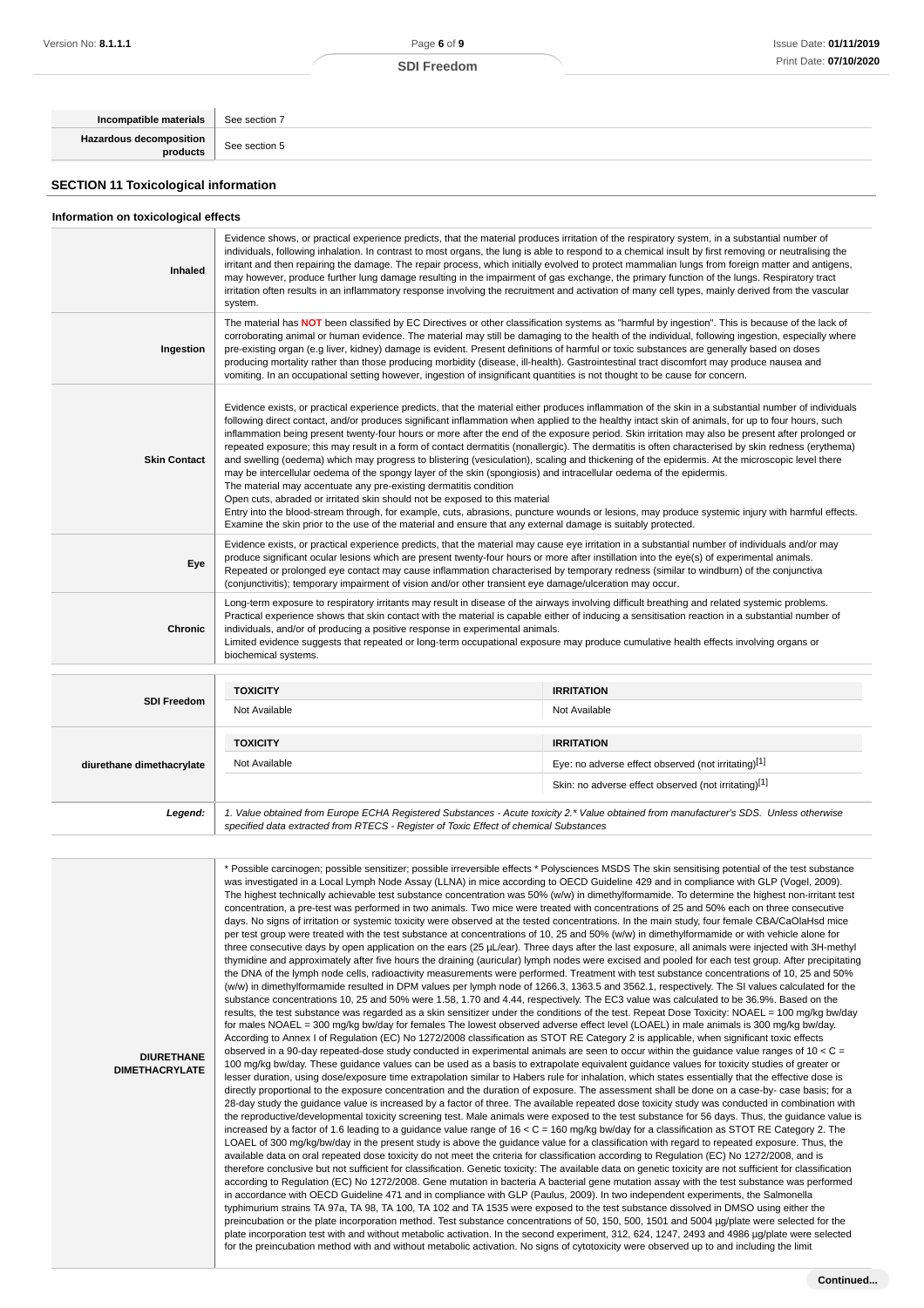| concentration. Up to 5000 µg/plate, the test substance did not induce an increase in the mutation frequency of the tester strains in the presence<br>and absence of a metabolic activation system. The determined vehicle values for the spontaneous revertants of the controls and all positive<br>control values were within the range of historical data. Under the conditions of this experiment, the test substance did not show mutagenicity in<br>the selected S. typhimurium strains in the presence and absence of metabolic activation. In vitro cytogenicity An in vitro micronucleus assay was<br>performed with the test substance (Schweikl, 2001). In two independent experiments, Chinese hamster lung fibroblasts were exposed to the test<br>substance dissolved in DMSO at concentrations of 11.75, 23.5, 35.25 µg/mL for 24 h in the absence of metabolic activation. Cytotoxicity of the<br>test substance was observed and the TC50 value was assessed to be 24 $\mu$ g/mL. At cytotoxic concentration levels of the test substance (= 24<br>ug/mL) the numbers of micronuclei were slightly increased in the absence of metabolic activation. Ethyl methanesulphonate was used as positive<br>control and produced a distinct increase in micronuclei frequency indicating that the test conditions were adequate. Under the conditions of this<br>experiment, the potential of the test substance to induce micronuclei is equivocal. In vitro mutagenicity in mammalian cells An in vitro HPRT<br>assay was performed with the test substance (Schweikl, 1998). In three replicate cultures Chinese hamster lung fibroblasts were exposed to the<br>test substance dissolved in DMSO at concentrations of 11.75, 23.5, 35.25 µg/mL for 24 h in the absence of metabolic activation. Cytotoxicity of<br>the test substance was observed at concentrations = 23.5 µg/mL. No mutagenic activity of UDMA was detected. Ethyl methanesulphonate was<br>used as positive control and produced a distinct increase in mutant frequency indicating that the test conditions were adequate. Thus, under the<br>conditions of this experiment, the test substance did not show mutagenicity in V79 cells without metabolic activation. Due to the positive result in<br>the in vitro micronucleus test without metabolic activation at cytotoxic concentrations a micronucleus test in vivo should be conducted to conclude<br>on genotoxic potential of the test substance. Reproductive toxicity: The available data on toxicity to reproduction do not meet the criteria for<br>classification according to Regulation (EC) 1272/2008, and are therefore conclusive but not sufficient for classification. reproductive toxicity:<br>NOAEL >= 1000 mg/kg bw/day for males and females of the parental generation systemic toxicity: NOAEL = 100 mg/kg bw/day for males and<br>300 mg/kg bw/day for females of the parental generation A reliable sub-acute study regarding reproductive/developmental toxicity is available for<br>the test substance. The potential reproductive or developmental toxicity of the test substance was assessed in a sub-acute combined repeated<br>dose toxicity study with the reproductive/developmental toxicity screening test in Hsd.Han: Wistar rats performed according to OECD Guideline<br>422 and in compliance with GLP. Three groups of 12 male and 12 female rats received the test substance in polyethylene glycol as vehicle at<br>doses of 100, 300 or 600 mg/kg bw/day orally via gavage at concentrations of 0, 25, 75 and 150 mg/mL corresponding to a 4 mL/kg bw dosing<br>volume. A control group of 12 animals/sex received the vehicle only. In addition, 5 animals/sex were added to the control and high dose group to<br>assess the reversibility of any effects observed at the high dose level (recovery group). All animals of the parental generation were dosed prior to<br>mating (14 days) and throughout mating. In addition, males received the test item or vehicle after mating up to the day before necropsy<br>(altogether for 56 days). Females were additionally exposed through the gestation period and up to lactation days 13 - 21, i.e. up to the day<br>before necropsy (altogether for 56, 57 or 64 days). Observations included mortality, clinical signs, body weight, food consumption, mating,<br>pregnancy and delivery process, lactation as well as development of offspring. The dams were allowed to litter, and rear their offspring up to day<br>13 post-partum. Litters were weighed and offspring were observed for possible abnormalities and were euthanized on post-natal day 13 or shortly<br>thereafter. Blood samples were collected for determination of serum levels of thyroid hormones (T4) from all pups per litter at termination on<br>post-natal day 13. No adverse effect on mortality, clinical signs, body weight or necropsy findings were detected in the offspring terminated as<br>scheduled. Thyroid homone levels (T4) in pups on post-natal day 13 were not affected. The anogenital distance (male and female) or nipple<br>retention (male) was not affected due to treatment with the test substance. For the parental animals pale livers and histopathological changes in<br>the liver (hepatic lipidosis) were observed at 300 mg/kg bw/day for males and 1000 mg/kg bw/day for females. Thus, under the conditions of this<br>study, the NOAEL of the test substance for systemic toxicity of the parental generation following oral administration via gavage for 56 days is 100<br>mg/kg bw/day in male Wistar rats. The corresponding NOAEL in female Wistar rats following oral administration via gavage for 56, 57 or 64 days<br>is 300 mg/kg bw/day. The corresponding NOAEL for the offspring is 1000 mg/kg bw/day. * REACh Dossier<br>The following information refers to contact allergens as a group and may not be specific to this product.<br>Contact allergies quickly manifest themselves as contact eczema, more rarely as urticaria or Quincke's oedema. The pathogenesis of contact<br>eczema involves a cell-mediated (T lymphocytes) immune reaction of the delayed type. Other allergic skin reactions, e.g. contact urticaria,<br>involve antibody-mediated immune reactions. The significance of the contact allergen is not simply determined by its sensitisation potential: the<br>distribution of the substance and the opportunities for contact with it are equally important. A weakly sensitising substance which is widely<br>distributed can be a more important allergen than one with stronger sensitising potential with which few individuals come into contact. From a |
|--------------------------------------------------------------------------------------------------------------------------------------------------------------------------------------------------------------------------------------------------------------------------------------------------------------------------------------------------------------------------------------------------------------------------------------------------------------------------------------------------------------------------------------------------------------------------------------------------------------------------------------------------------------------------------------------------------------------------------------------------------------------------------------------------------------------------------------------------------------------------------------------------------------------------------------------------------------------------------------------------------------------------------------------------------------------------------------------------------------------------------------------------------------------------------------------------------------------------------------------------------------------------------------------------------------------------------------------------------------------------------------------------------------------------------------------------------------------------------------------------------------------------------------------------------------------------------------------------------------------------------------------------------------------------------------------------------------------------------------------------------------------------------------------------------------------------------------------------------------------------------------------------------------------------------------------------------------------------------------------------------------------------------------------------------------------------------------------------------------------------------------------------------------------------------------------------------------------------------------------------------------------------------------------------------------------------------------------------------------------------------------------------------------------------------------------------------------------------------------------------------------------------------------------------------------------------------------------------------------------------------------------------------------------------------------------------------------------------------------------------------------------------------------------------------------------------------------------------------------------------------------------------------------------------------------------------------------------------------------------------------------------------------------------------------------------------------------------------------------------------------------------------------------------------------------------------------------------------------------------------------------------------------------------------------------------------------------------------------------------------------------------------------------------------------------------------------------------------------------------------------------------------------------------------------------------------------------------------------------------------------------------------------------------------------------------------------------------------------------------------------------------------------------------------------------------------------------------------------------------------------------------------------------------------------------------------------------------------------------------------------------------------------------------------------------------------------------------------------------------------------------------------------------------------------------------------------------------------------------------------------------------------------------------------------------------------------------------------------------------------------------------------------------------------------------------------------------------------------------------------------------------------------------------------------------------------------------------------------------------------------------------------------------------------------------------------------------------------------------------------------------------------------------------------------------------------------------------------------------------------------------------------------------------------------------------------------------------------------------------------------------------------------------------------------------------------------------------------------------------------------------------------------------------------------------------------------------------------------------------------------------------------------------------------------------------------------------------------------------------------------------------------------------------------------------------------------------------------------------------------------------------------------------------------------------------------------------------------------------------------------------------------------------------------------------------------------------------------------------------------------------------------------------------------------------------------------------------------------------------------------------------------------------------------------------------------------------------------------------------------------------------------------------------------------------------------------------------------------------------------------------------------------------------------------------------------------------------------------------------------------------------------------------------------------------------------------------------------------------------------------------------------------------------------------------------------------------------------------------------------------------------------------------------------------------------------------------------------------------------------------------------------------------------------------------------------------------------------------------------------------------|
| clinical point of view, substances are noteworthy if they produce an allergic test reaction in more than 1% of the persons tested.<br>Asthma-like symptoms may continue for months or even years after exposure to the material ceases. This may be due to a non-allergenic<br>condition known as reactive airways dysfunction syndrome (RADS) which can occur following exposure to high levels of highly irritating<br>compound. Key criteria for the diagnosis of RADS include the absence of preceding respiratory disease, in a non-atopic individual, with abrupt<br>onset of persistent asthma-like symptoms within minutes to hours of a documented exposure to the irritant. A reversible airflow pattern, on<br>spirometry, with the presence of moderate to severe bronchial hyperreactivity on methacholine challenge testing and the lack of minimal<br>lymphocytic inflammation, without eosinophilia, have also been included in the criteria for diagnosis of RADS. RADS (or asthma) following an<br>irritating inhalation is an infrequent disorder with rates related to the concentration of and duration of exposure to the irritating substance.<br>Industrial bronchitis, on the other hand, is a disorder that occurs as result of exposure due to high concentrations of irritating substance (often<br>particulate in nature) and is completely reversible after exposure ceases. The disorder is characterised by dyspnea, cough and mucus<br>production.                                                                                                                                                                                                                                                                                                                                                                                                                                                                                                                                                                                                                                                                                                                                                                                                                                                                                                                                                                                                                                                                                                                                                                                                                                                                                                                                                                                                                                                                                                                                                                                                                                                                                                                                                                                                                                                                                                                                                                                                                                                                                                                                                                                                                                                                                                                                                                                                                                                                                                                                                                                                                                                                                                                                                                                                                                                                                                                                                                                                                                                                                                                                                                                                                                                                                                                                                                                                                                                                                                                                                                                                                                                                                                                                                                                                                                                                                                                                                                                                                                                                                                                                                                                                                                                                                                                                                                                                                                                                                                                                                                                                                                                                                                                                                                                                                                                                                                                                                                                                                                                                                                                                                                                                                                                                          |
| UV (ultraviolet)/ EB (electron beam) acrylates are generally of low toxicity<br>UV/EB acrylates are divided into two groups; "stenomeric" and "eurymeric" acrylates.<br>The first group consists of well-defined acrylates which can be described by a simple idealised chemical; they are low molecular weight species<br>with a very narrow weight distribution profile.                                                                                                                                                                                                                                                                                                                                                                                                                                                                                                                                                                                                                                                                                                                                                                                                                                                                                                                                                                                                                                                                                                                                                                                                                                                                                                                                                                                                                                                                                                                                                                                                                                                                                                                                                                                                                                                                                                                                                                                                                                                                                                                                                                                                                                                                                                                                                                                                                                                                                                                                                                                                                                                                                                                                                                                                                                                                                                                                                                                                                                                                                                                                                                                                                                                                                                                                                                                                                                                                                                                                                                                                                                                                                                                                                                                                                                                                                                                                                                                                                                                                                                                                                                                                                                                                                                                                                                                                                                                                                                                                                                                                                                                                                                                                                                                                                                                                                                                                                                                                                                                                                                                                                                                                                                                                                                                                                                                                                                                                                                                                                                                                                                                                                                                                                                                                                                                                                                                                                                                                                                                                                                                                                                                                                                                                                                                                                                                   |
| The eurymeric acrylates cannot be described by an idealised structure and may differ fundamentally between various suppliers; they are of<br>relatively high molecular weigh and possess a wide weight distribution.<br>Stenomeric acrylates are usually more hazardous than the eurymeric substances. Stenomeric acrylates are also well defined which allows<br>comparison and exchange of toxicity data - this allows more accurate classification.                                                                                                                                                                                                                                                                                                                                                                                                                                                                                                                                                                                                                                                                                                                                                                                                                                                                                                                                                                                                                                                                                                                                                                                                                                                                                                                                                                                                                                                                                                                                                                                                                                                                                                                                                                                                                                                                                                                                                                                                                                                                                                                                                                                                                                                                                                                                                                                                                                                                                                                                                                                                                                                                                                                                                                                                                                                                                                                                                                                                                                                                                                                                                                                                                                                                                                                                                                                                                                                                                                                                                                                                                                                                                                                                                                                                                                                                                                                                                                                                                                                                                                                                                                                                                                                                                                                                                                                                                                                                                                                                                                                                                                                                                                                                                                                                                                                                                                                                                                                                                                                                                                                                                                                                                                                                                                                                                                                                                                                                                                                                                                                                                                                                                                                                                                                                                                                                                                                                                                                                                                                                                                                                                                                                                                                                                                       |
| The stenomerics cannot be classified as a group; they exhibit substantial variation.<br>Based on the available oncogenicity data and without a better understanding of the carcinogenic mechanism the Health and Environmental<br>Review Division (HERD), Office of Toxic Substances (OTS), of the US EPA previously concluded that all chemicals that contain the acrylate or<br>methacrylate moiety (CH2=CHCOO or CH2=C(CH3)COO) should be considered to be a carcinogenic hazard unless shown otherwise by                                                                                                                                                                                                                                                                                                                                                                                                                                                                                                                                                                                                                                                                                                                                                                                                                                                                                                                                                                                                                                                                                                                                                                                                                                                                                                                                                                                                                                                                                                                                                                                                                                                                                                                                                                                                                                                                                                                                                                                                                                                                                                                                                                                                                                                                                                                                                                                                                                                                                                                                                                                                                                                                                                                                                                                                                                                                                                                                                                                                                                                                                                                                                                                                                                                                                                                                                                                                                                                                                                                                                                                                                                                                                                                                                                                                                                                                                                                                                                                                                                                                                                                                                                                                                                                                                                                                                                                                                                                                                                                                                                                                                                                                                                                                                                                                                                                                                                                                                                                                                                                                                                                                                                                                                                                                                                                                                                                                                                                                                                                                                                                                                                                                                                                                                                                                                                                                                                                                                                                                                                                                                                                                                                                                                                                |
| adequate testing.<br>This position has now been revised and acrylates and methacrylates are no longer de facto carcinogens.<br>Where no "official" classification for acrylates and methacrylates exists, there has been cautious attempts to create classifications in the absence<br>of contrary evidence. For example                                                                                                                                                                                                                                                                                                                                                                                                                                                                                                                                                                                                                                                                                                                                                                                                                                                                                                                                                                                                                                                                                                                                                                                                                                                                                                                                                                                                                                                                                                                                                                                                                                                                                                                                                                                                                                                                                                                                                                                                                                                                                                                                                                                                                                                                                                                                                                                                                                                                                                                                                                                                                                                                                                                                                                                                                                                                                                                                                                                                                                                                                                                                                                                                                                                                                                                                                                                                                                                                                                                                                                                                                                                                                                                                                                                                                                                                                                                                                                                                                                                                                                                                                                                                                                                                                                                                                                                                                                                                                                                                                                                                                                                                                                                                                                                                                                                                                                                                                                                                                                                                                                                                                                                                                                                                                                                                                                                                                                                                                                                                                                                                                                                                                                                                                                                                                                                                                                                                                                                                                                                                                                                                                                                                                                                                                                                                                                                                                                     |

Monalkyl or monoarylesters of acrylic acids should be classified as R36/37/38 and R51/53

Monoalkyl or monoaryl esters of methacrylic acid should be classified as R36/37/38

**DIURETHANE**

| <b>Acute Toxicity</b>                       | $\boldsymbol{\mathsf{x}}$ | Carcinogenicity                 | ×                         |
|---------------------------------------------|---------------------------|---------------------------------|---------------------------|
| <b>Skin Irritation/Corrosion</b>            | $\checkmark$              | Reproductivity                  | $\boldsymbol{\mathsf{x}}$ |
| <b>Serious Eye Damage/Irritation</b>        | $\checkmark$              | <b>STOT - Single Exposure</b>   | $\tilde{\phantom{a}}$     |
| <b>Respiratory or Skin</b><br>sensitisation | $\checkmark$              | <b>STOT - Repeated Exposure</b> | $\boldsymbol{\mathsf{x}}$ |
| <b>Mutagenicity</b>                         | ×                         | <b>Aspiration Hazard</b>        | $\boldsymbol{\mathsf{x}}$ |

Combined repeated dose toxicity study with the reproduction/developmental toxicity screening test, oral (OECD 422), rat: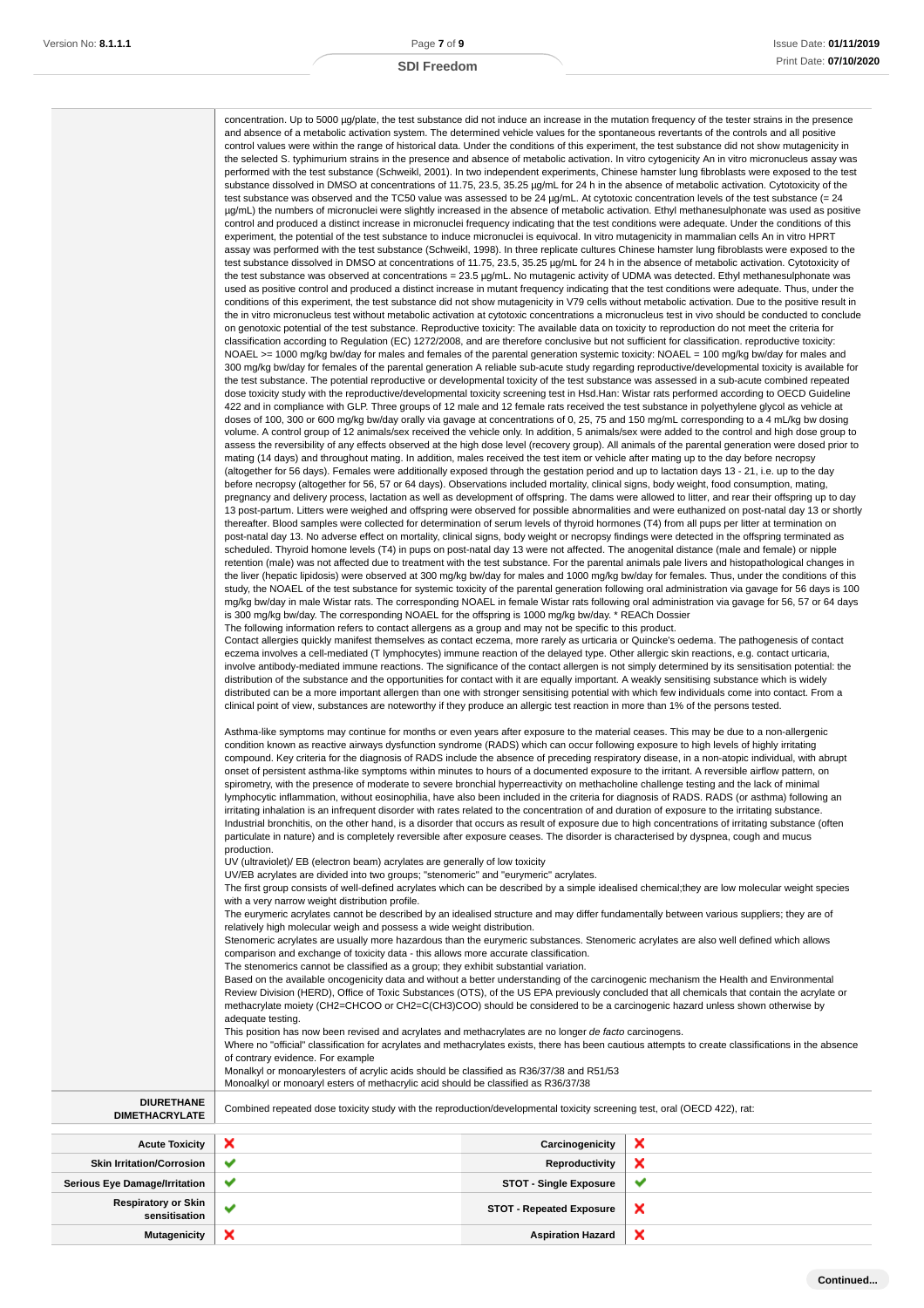**Legena:**  $\bullet$  – Data either not available or does not fill the criteria for classification

 $\blacktriangleright$  – Data available to make classification

## **SECTION 12 Ecological information**

| <b>SDI Freedom</b>        | Endpoint         | <b>Test Duration (hr)</b> | <b>Species</b>                                                                                                                                                                                                                                                                                                                                                                                  | Value              | Source           |
|---------------------------|------------------|---------------------------|-------------------------------------------------------------------------------------------------------------------------------------------------------------------------------------------------------------------------------------------------------------------------------------------------------------------------------------------------------------------------------------------------|--------------------|------------------|
|                           | Not<br>Available | Not Available             | Not<br>Not Available<br>Available                                                                                                                                                                                                                                                                                                                                                               |                    | Not<br>Available |
| diurethane dimethacrylate | Endpoint         | <b>Test Duration (hr)</b> | <b>Species</b>                                                                                                                                                                                                                                                                                                                                                                                  | Value              | Source           |
|                           | LC50             | 96                        | Fish                                                                                                                                                                                                                                                                                                                                                                                            | $10.1$ mg/L        | 2                |
|                           | EC50             | 48                        | Crustacea                                                                                                                                                                                                                                                                                                                                                                                       | >0.001-0.2mg/L     | 2                |
|                           | EC50             | 72                        | Algae or other aquatic plants                                                                                                                                                                                                                                                                                                                                                                   | $>0.68$ mg/L       | 2                |
|                           | EC100            | 24                        | Crustacea                                                                                                                                                                                                                                                                                                                                                                                       | >0.001-0.2mg/L     | $\overline{2}$   |
|                           | <b>NOEC</b>      | 24                        | Crustacea                                                                                                                                                                                                                                                                                                                                                                                       | $0.001 - 0.2$ mg/L | $\overline{2}$   |
| Legend:                   |                  |                           | Extracted from 1. IUCLID Toxicity Data 2. Europe ECHA Registered Substances - Ecotoxicological Information - Aquatic Toxicity 3. EPIWIN Suite<br>V3.12 (QSAR) - Aquatic Toxicity Data (Estimated) 4. US EPA, Ecotox database - Aquatic Toxicity Data 5. ECETOC Aquatic Hazard Assessment<br>Data 6. NITE (Japan) - Bioconcentration Data 7. METI (Japan) - Bioconcentration Data 8. Vendor Data |                    |                  |

#### **DO NOT** discharge into sewer or waterways.

## **Persistence and degradability**

| Ingredient                       | Persistence: Water/Soil               | Persistence: Air                      |
|----------------------------------|---------------------------------------|---------------------------------------|
|                                  | No Data available for all ingredients | No Data available for all ingredients |
| <b>Bioaccumulative potential</b> |                                       |                                       |
| Ingredient                       | <b>Bioaccumulation</b>                |                                       |
|                                  | No Data available for all ingredients |                                       |
| Mobility in soil                 |                                       |                                       |
| Ingredient                       | Mobility                              |                                       |
|                                  | No Data available for all ingredients |                                       |

#### **SECTION 13 Disposal considerations**

| Waste treatment methods      |                                                                                                                                                                                                                                                                                                                                                                                                             |  |
|------------------------------|-------------------------------------------------------------------------------------------------------------------------------------------------------------------------------------------------------------------------------------------------------------------------------------------------------------------------------------------------------------------------------------------------------------|--|
| Product / Packaging disposal | <b>DO NOT</b> allow wash water from cleaning or process equipment to enter drains.<br>It may be necessary to collect all wash water for treatment before disposal.<br>In all cases disposal to sewer may be subject to local laws and regulations and these should be considered first.<br>Where in doubt contact the responsible authority.<br>Consult State Land Waste Management Authority for disposal. |  |

#### **SECTION 14 Transport information**

| <b>Labels Required</b>  |                |  |
|-------------------------|----------------|--|
| <b>Marine Pollutant</b> | <b>NO</b>      |  |
| <b>HAZCHEM</b>          | Not Applicable |  |

#### **Land transport (ADG): NOT REGULATED FOR TRANSPORT OF DANGEROUS GOODS**

**Air transport (ICAO-IATA / DGR): NOT REGULATED FOR TRANSPORT OF DANGEROUS GOODS**

**Sea transport (IMDG-Code / GGVSee): NOT REGULATED FOR TRANSPORT OF DANGEROUS GOODS**

**Transport in bulk according to Annex II of MARPOL and the IBC code** Not Applicable

## **SECTION 15 Regulatory information**

### **Safety, health and environmental regulations / legislation specific for the substance or mixture**

## **diurethane dimethacrylate is found on the following regulatory lists**

Australia Hazardous Chemical Information System (HCIS) - Hazardous Chemicals Australian Inventory of Industrial Chemicals (AIIC)

# **National Inventory Status National Inventory Status** Australia - AIIC Yes Australia - Non-Industrial Use No (diurethane dimethacrylate)

**Continued...**